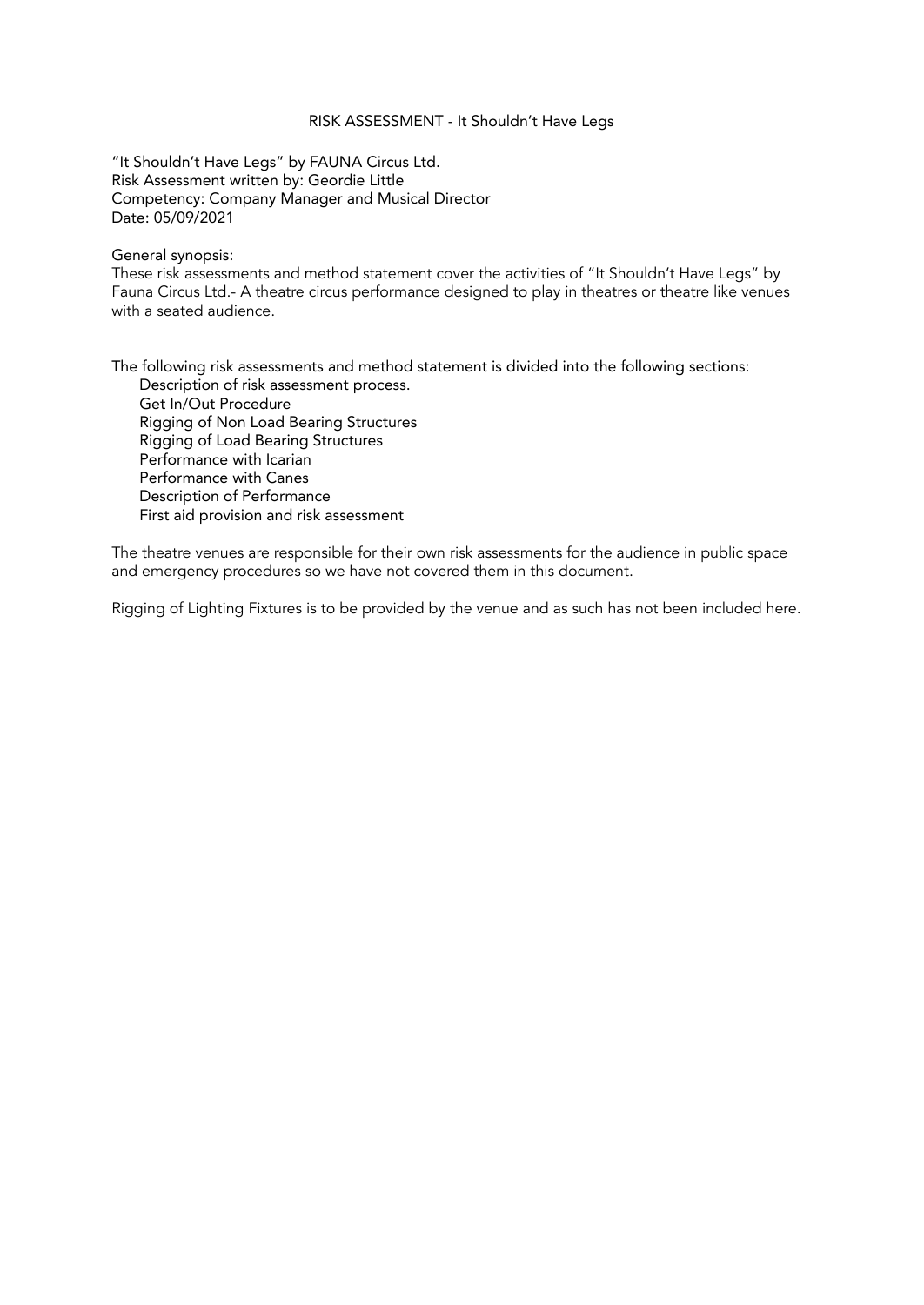#### Description of risk assessment process.

Each risk assessed will contain a description and a list of who is at risk.

It details the level of risk before precautions, describes the recommended precautions and how these limit the risk to an acceptable level.

Finally, there is a table that is used to calculate the level of risk (both without and with precautions).

This matrix is used in all subsequent risk assessments.

Example

Description: xxxx Who is at risk? xxxx

#### Identification of hazards and risks before precautions have been taken.

| Description of hazard | $\bullet$ 1<br>∟ikelihood | <b>Severity</b> | r.<br>factor<br>Kisk | <b>Risk</b> |
|-----------------------|---------------------------|-----------------|----------------------|-------------|
| <b>XXXX</b>           |                           | . .             |                      | XXXX        |

Recommended precautions:

- 1. xxxx
- $2 x x x x$

Identification of hazards and risks after precautions have been taken.

| Description<br>hazard<br>ot. | $\cdot$ .<br>∟ikelihood | everityد | ÷.<br>factor<br>⊀isk | Risk        |
|------------------------------|-------------------------|----------|----------------------|-------------|
| <b>XXXX</b>                  |                         |          | . .                  | <b>XXXX</b> |

Below is the matrix used to work out overall risk factor:

| Key:                                                           |                      | 2.           | 3.                                                            | 4.     | 5.                                                                         | 6.                   |
|----------------------------------------------------------------|----------------------|--------------|---------------------------------------------------------------|--------|----------------------------------------------------------------------------|----------------------|
| Likelihood                                                     | Very<br>unlikely     | Unlikely     | May occur                                                     | Likely | Very likely                                                                | Will occur           |
| Severity                                                       | Very minor<br>injury | Minor injury | Injury                                                        |        | Major injury Single fatality                                               | Multiple<br>fatality |
| To obtain risk factor, multiply likelihood by severity         |                      |              |                                                               |        |                                                                            |                      |
| Risk factor $0-6 =$ low<br>If above 6, improve if<br>possible. |                      | required.    | $Risk factor 7-17 = medium$<br>If above 12, further action is |        | Risk factor $18-36$ = High<br>Immediate action<br>required/cease activity. |                      |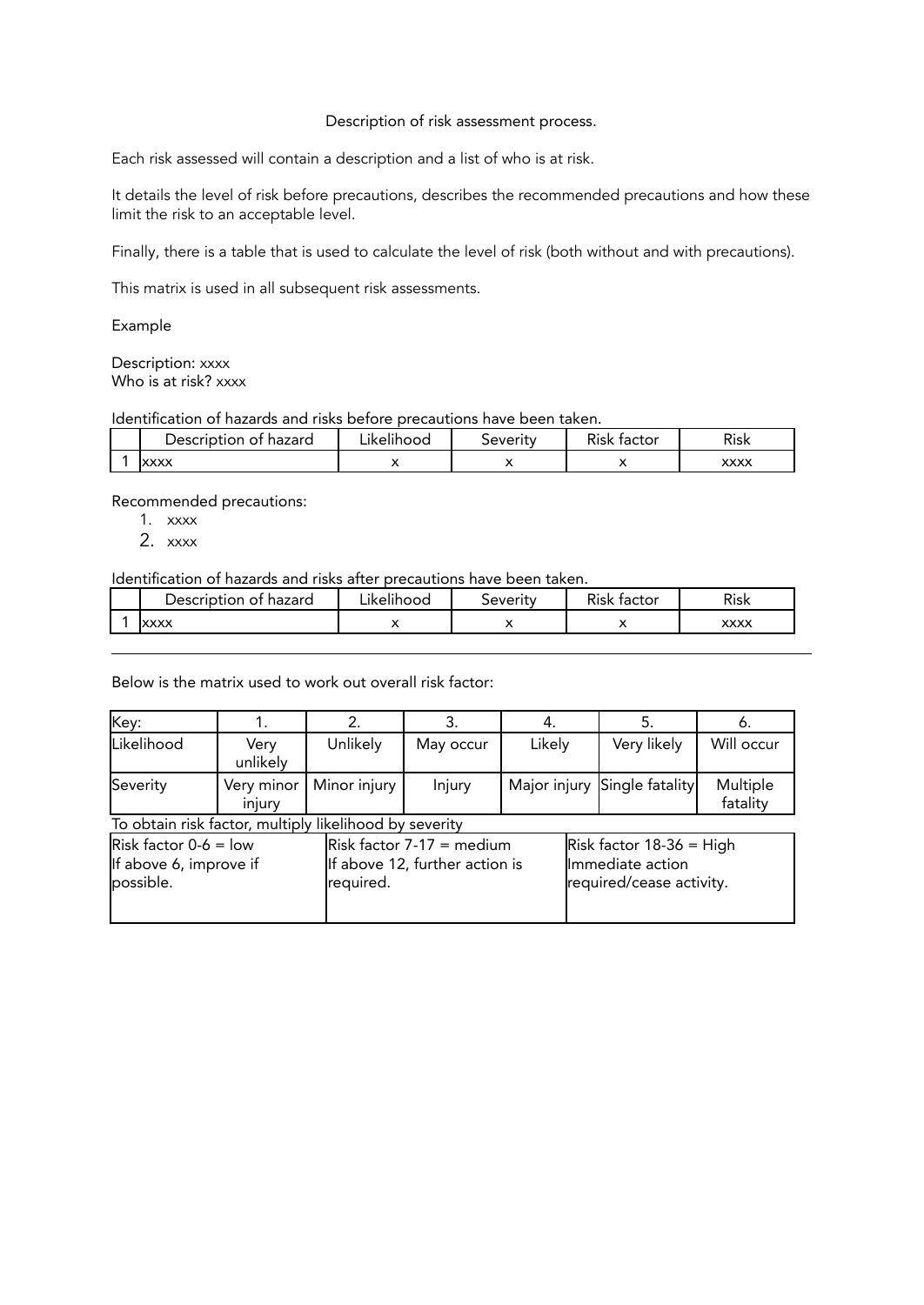## Get In/Out Procedure

The members of the company are responsible for their own equipment, which consists of costume, specialist circus equipment, and necessary music equipment. Wherever possible, a van is taken as close as possible to the performance area, usually to loading bay doors of the theatre, or the performers will bring them with them. All freight cases have been selected to be able to fly with and are therefore relatively easy to handle. At the end of the performance the process is reversed and the equipment is loaded back into the trailer or van, or taken with the performers.

After the van has been parked in a suitable location the equipment is unloaded from the van and taken inside the theatre to the stage to be assembled. These tasks are performed by the performers.

Description: Heavy lifting of equipment Who is at risk? The company members

Identification of hazards and risks before precautions have been taken.

| Description of hazard          | $\cdot$ .<br>∟ikelihood | <b>Severity</b> | n:<br>tactor<br>Risk | ∽∙<br>Risk |
|--------------------------------|-------------------------|-----------------|----------------------|------------|
| IHazards from heavv<br>littina |                         |                 |                      | Medium     |

Recommended precautions:

- 1. Van is parked as close as possible to performance area to minimise carrying distance.<br>2. All equipment is as light as possible and easy to carry.
- All equipment is as light as possible and easy to carry.

Identification of hazards and risks after precautions have been taken.

| Description of hazard       | $\cdot$ .<br>Likelihood. | beverity | n.<br>. factor<br>Risk | Risk |
|-----------------------------|--------------------------|----------|------------------------|------|
| IHazards trom heavv litting |                          |          |                        | low  |

Details of further action required: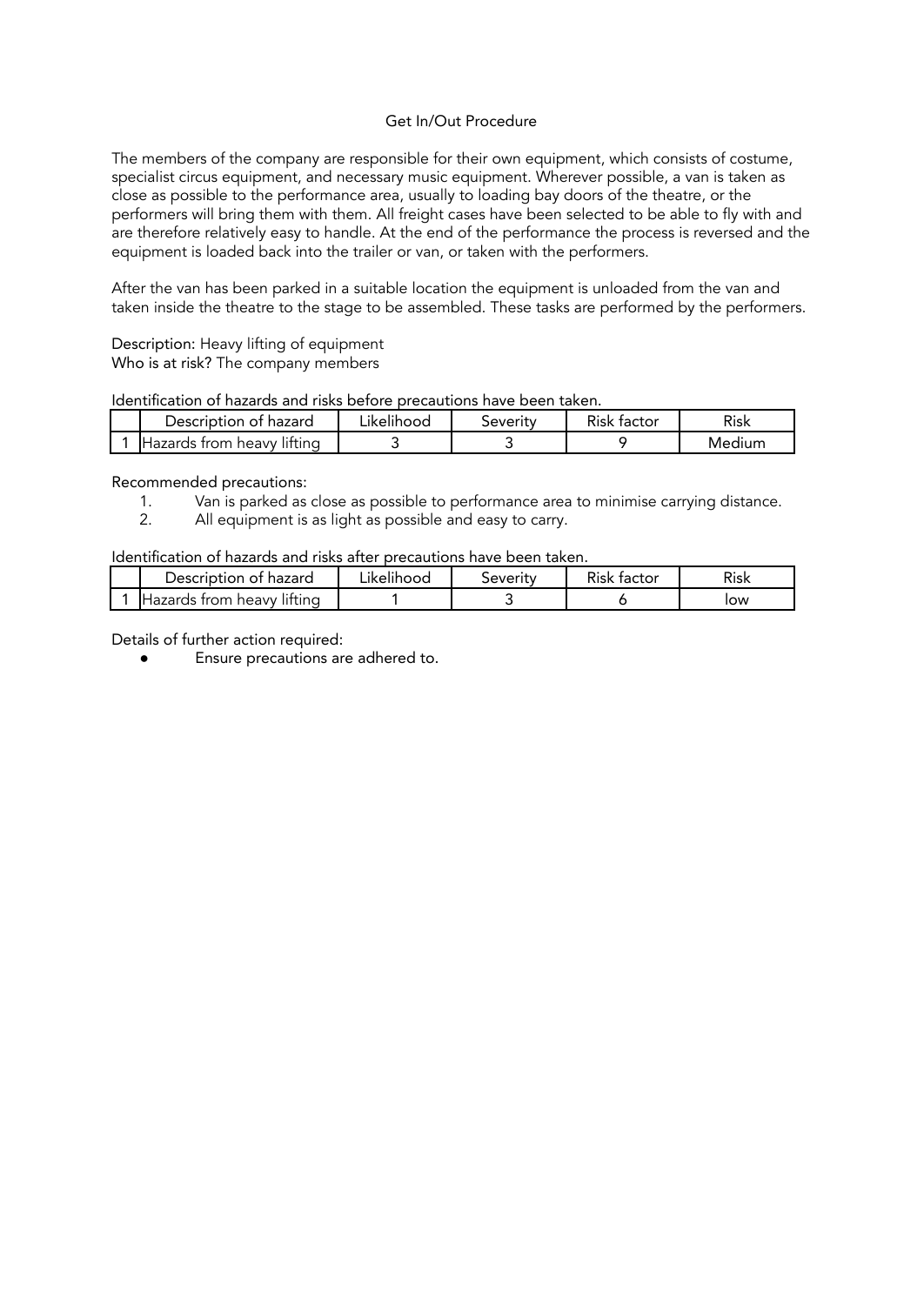## Rigging and use of Non Load Bearing Structures

The show makes use of an 8m x 5m sheet of fabric, rigged to a 12V Kabuki release system designed specifically for the show. It is rigged pre-show, released during the show, replaced via a pulley system during the show, and removed again during the show. Risk arrises only during initial rigging.

Description: Hazards due to rigging and use of non load bearing structures Who is at risk? Technician/Rigger, on-stage performers

| Description of hazard                                    | Likelihood | Severity | Risk factor | Risk |
|----------------------------------------------------------|------------|----------|-------------|------|
| Hazards from rigging at<br><b>height</b>                 |            |          | 20          | high |
| 2 Hazards from release and<br>resetting of the structure |            |          |             | low  |

# Identification of hazards and risks before precautions have been taken.

#### Recommended precautions:

1. Christopher Dagg (technician/rigger) is a qualified rigger and highly experienced climber with many years of experience rigging for circus

### Identification of hazards and risks after precautions have been taken.

| Description of hazard              | <b>ILikelihood</b> | Severity | <b>Risk factor</b> | lRisk |
|------------------------------------|--------------------|----------|--------------------|-------|
| Hazards from rigging at<br>lheiaht |                    |          |                    | low   |

Details of further action required: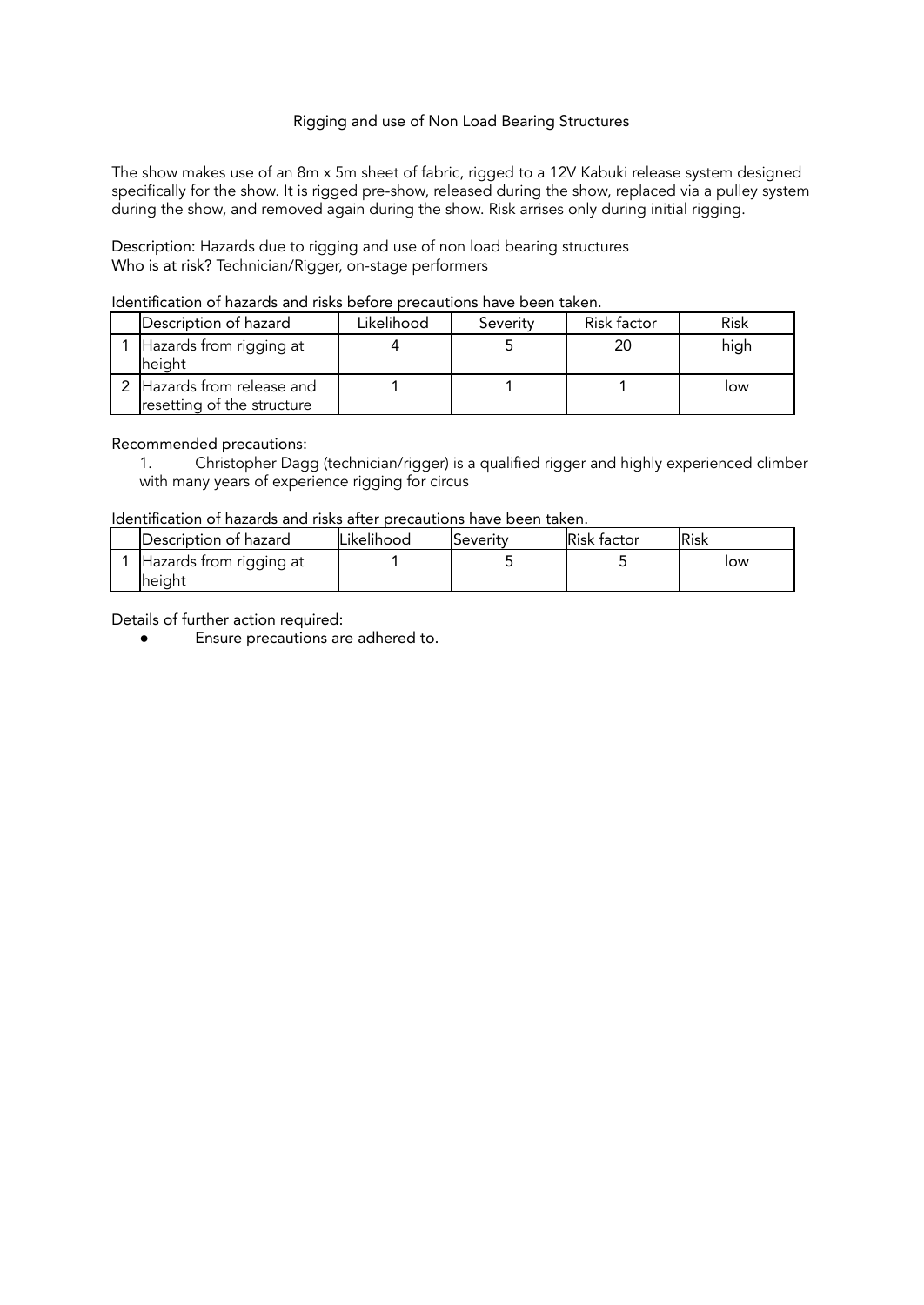# Rigging and use of Load Bearing Structures

The show makes use of a custom designed and built load bearing net structure. The apparatus is used visually as a set but is also used by the performers throughout the performance. For a full certification details see additional document 'ISHL Net Loading 2021.pdf'.

Description: Hazards due to the rigging and use of load bearing structures Who is at risk? Technician/rigger, on-stage performers

| Description of hazard                                | Likelihood | Severity | Risk factor | Risk   |
|------------------------------------------------------|------------|----------|-------------|--------|
| Hazards from rigging at<br>height                    |            |          | 20          | high   |
| 2 Hazards from climbing on<br>load bearing structure |            |          | 12          | medium |

# Identification of hazards and risks before precautions have been taken.

#### Recommended precautions:

- 1. Christopher Dagg (technician/rigger) is a qualified rigger and highly experienced climber with many years of experience rigging for circus
- 2. the net has been thoroughly tested and certified to withstand many times the absolute maximum load exerted upon it

# Identification of hazards and risks after precautions have been taken.

| Description of hazard                                | Likelihood | lSeveritv | <b>Risk factor</b> | <b>Risk</b> |
|------------------------------------------------------|------------|-----------|--------------------|-------------|
| Hazards from rigging at<br>height                    |            |           |                    | low         |
| 2 Hazards from climbing on<br>load bearing structure |            |           |                    | low         |

Details of further action required: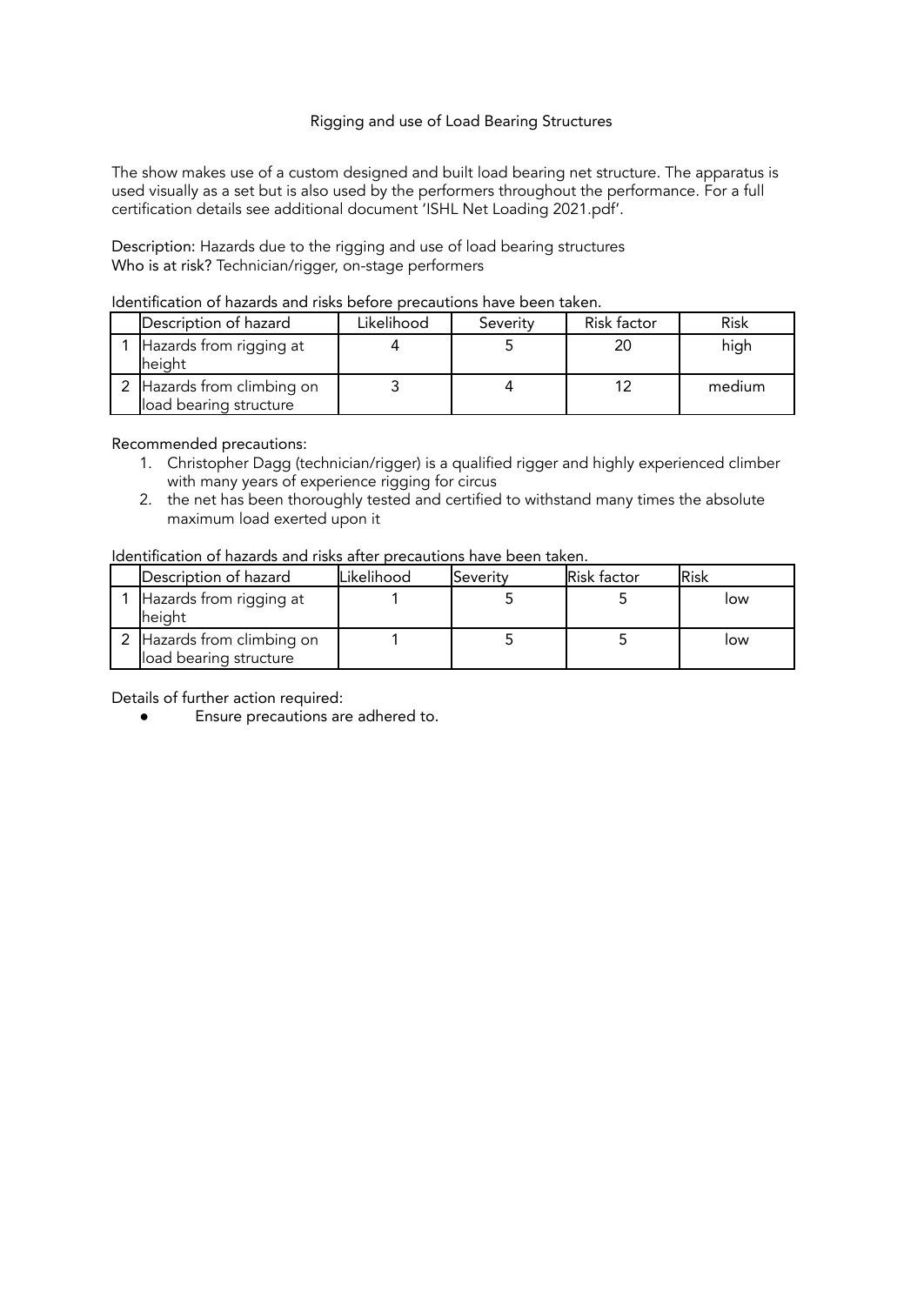### Performance with Icarian

Icarian is a common circus discipline which involves a 'base' using their legs to support and manipulate a 'flyer'.

Description: Hazards due to icarian performance Who is at risk? The performers

## Identification of hazards and risks before precautions have been taken.

| IDescription of hazard            | ILikelihood | beverity، | Risk<br>tactor | Risk         |
|-----------------------------------|-------------|-----------|----------------|--------------|
| <b>I</b> Hazards from performance |             |           | חר<br>∠⊾       | . .<br>Ihiar |

## Recommended precautions:

- 1. The acrobats have undertaken 6+ years of specific professional acrobatic training and are well aware of the risks involved
- 2. The Icarian chair is checked regularly for any signs of wear
- 3. Crash matts are used any time a new trick is introduced

# Identification of hazards and risks after precautions have been taken.

| <b>IDescription of hazard</b> | $\cdot$ .<br>∟ikelihood | <b>Beverity</b> | <b>IRisk</b><br>. factor | <b>IRisk</b> |
|-------------------------------|-------------------------|-----------------|--------------------------|--------------|
| IHazards from performance     |                         |                 |                          | llow         |

Details of further action required: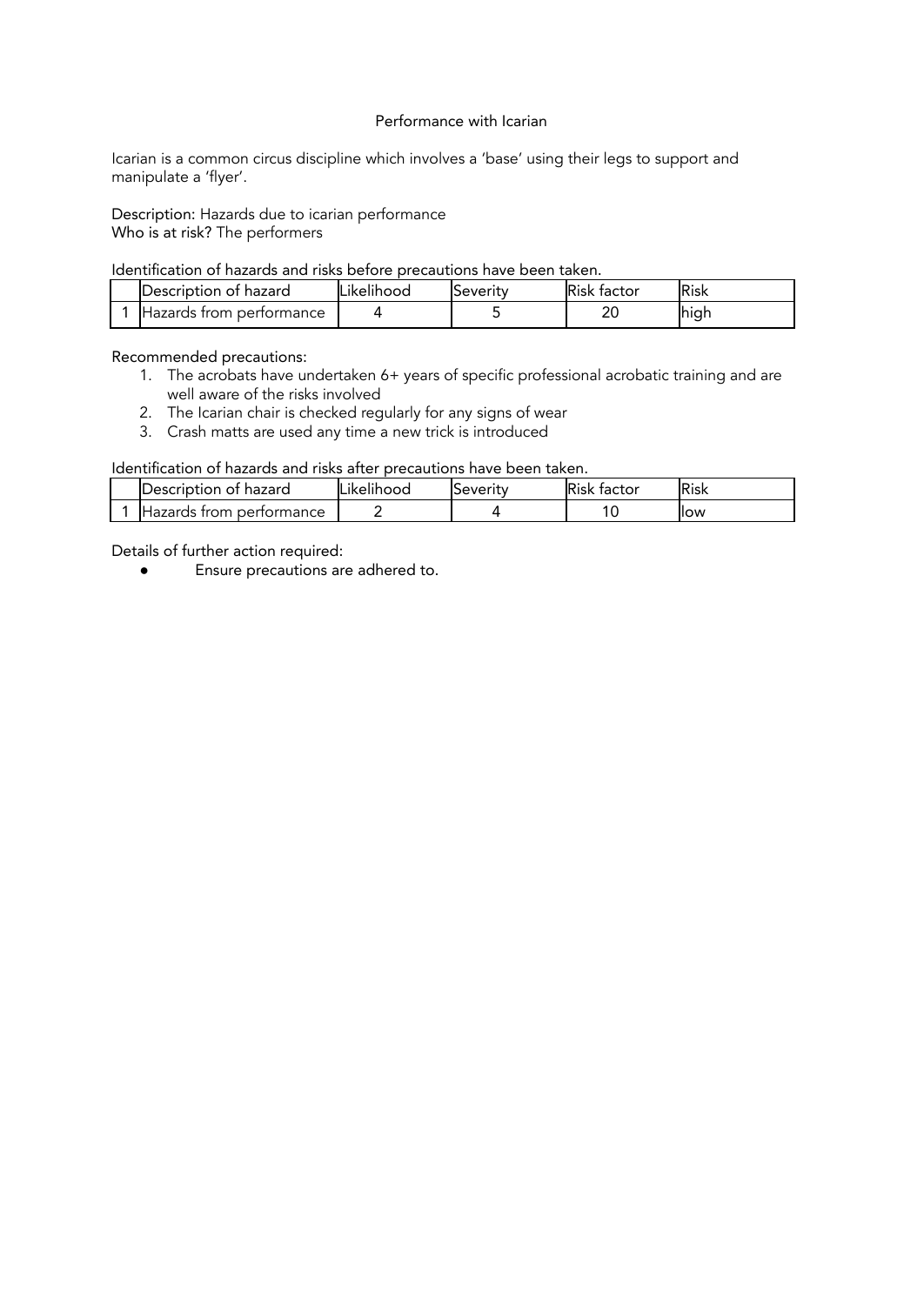### Performance with Canes

The canes are made from ply-wood and steel, and are welded and screwed together. They were constructed at the University of Dance and Circus (DOCH) in Stockholm in 2016. They are used for specific handstand sequences throughout the show.

Description: Hazards due to canes performance Who is at risk? The performer

Identification of hazards and risks before precautions have been taken.

| Description of hazard             | $\cdot$ .<br>∟ikelihood | beverity | <b>Risk</b><br>factor | Risk |
|-----------------------------------|-------------------------|----------|-----------------------|------|
| . Hazards H<br>, from performance |                         |          | O                     | hıqr |

Recommended precautions:

- 1. Imogen has undertaken 3 years of specific professional training in the use of this equipment
- 2. Screws and wood are checked regularly for any signs of wear

#### Identification of hazards and risks after precautions have been taken.

| Description of hazard             | Likelihood | beverity | Risk factor | Risk |
|-----------------------------------|------------|----------|-------------|------|
| <b>I</b> Hazards from performance |            |          |             | low  |

Details of further action required: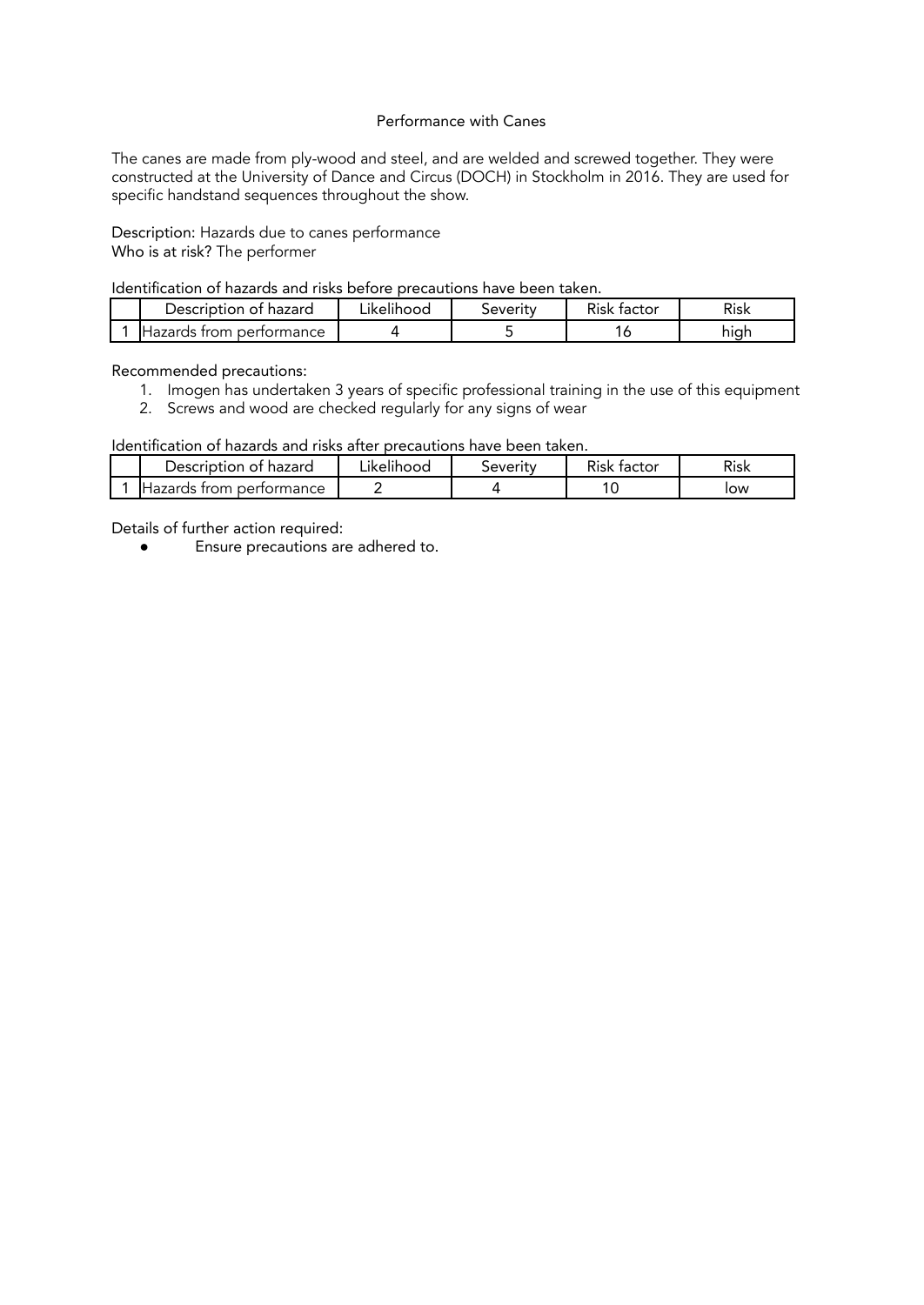## Description of Performance

The performance takes place on a stage that is separate from the audience. The performance involves circus skills performed by professionally trained performers. The audience will be seated away from the action on the stage and are therefore not at risk from the performance. The theatre will have its own evacuation procedures in place. For a seated audience, the risk of injury from the performance is low. There are no identifiable risks to the audience.

# Description: Hazards from performance Who is at risk? The performers, the general public

# Identification of hazards and risks before precautions have been taken.

| Description of hazard                       | Likelihood | Severity | Risk factor | Risk |
|---------------------------------------------|------------|----------|-------------|------|
| Hazards from performance<br>to the audience |            |          |             | low  |
| Hazards from performance<br>to performers   |            |          | 20          | high |

Recommended precautions:

1. The performers must all be professional, well-rehearsed in their routines, and there must be no pressure on them to perform if they are injured or unwell.

4. The show is designed to be contained within the stage area so that nothing can fall onto audience

5. Stewards are in place to ensure the audience remain seated ( this is the theatres responsibility)

6. The theatre has an evacuation plan in place

## Identification of hazards and risks after precautions have been taken.

| Description of hazard      | Likelihood | Severity | Risk factor | Risk |
|----------------------------|------------|----------|-------------|------|
| 2 Hazards from pertormance |            |          |             | low  |
| Ito performers             |            |          |             |      |

Details of further action required: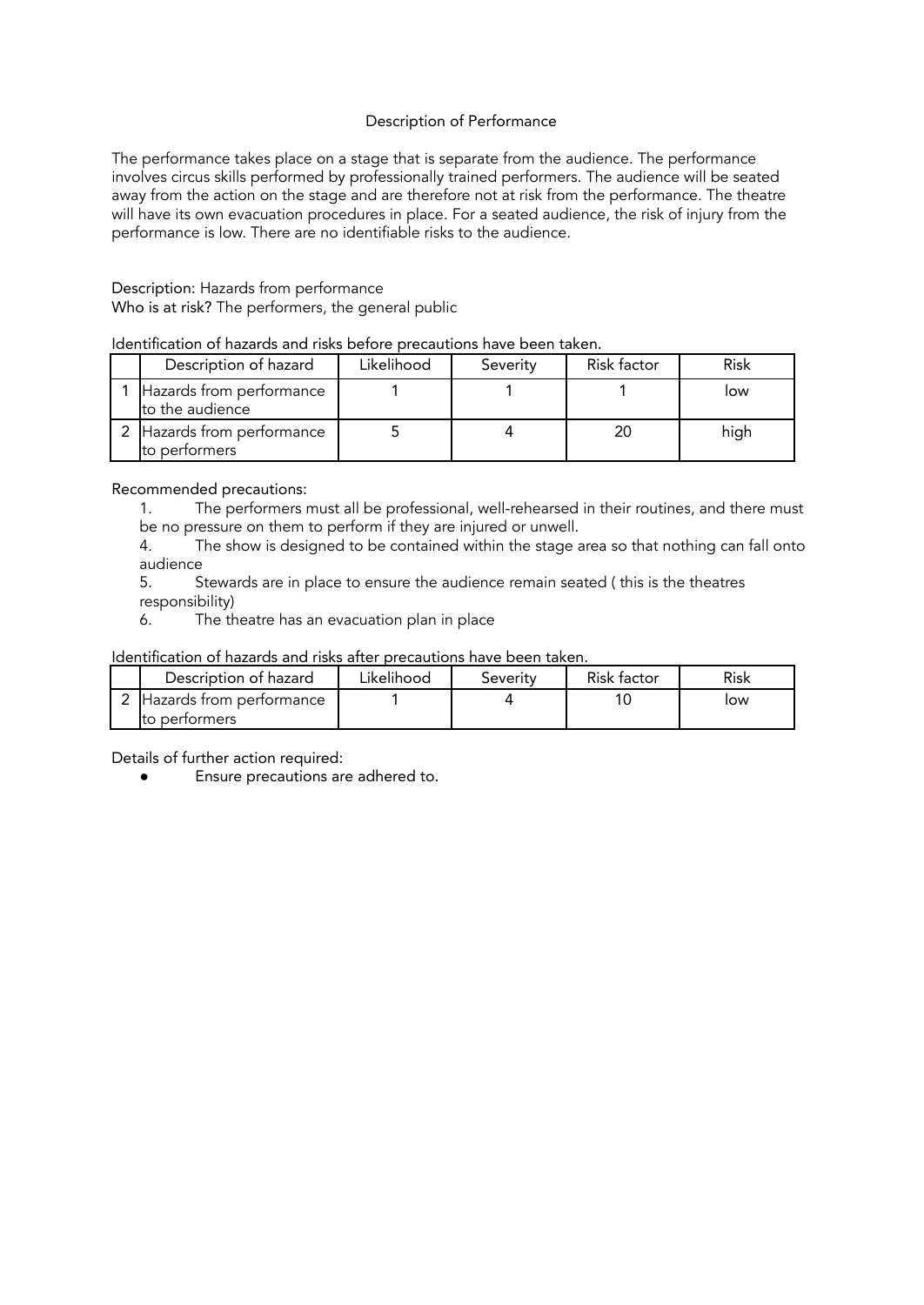## First aid provision and risk assessment

One of the performers is a qualified first aider. Each of the performers are responsible for their own health and wellbeing and body maintenance.

Description: Hazards from inadequate first aid provision Who is at risk? The performers.

## Identification of hazards and risks before precautions have been taken.

| Description of hazard | ∟ikelihood | Severity | Risk factor | Risk   |
|-----------------------|------------|----------|-------------|--------|
| Inadequate first aid  |            |          |             | Medium |

#### Recommended precautions:

1. A qualified first aider is present for all performances and get-ins/get-outs.

## Identification of hazards and risks after precautions have been taken.

| Description of hazard | ∟ikelihood∶ | Severity | Risk factor | <b>Risk</b> |
|-----------------------|-------------|----------|-------------|-------------|
| Inadequate first aid  |             |          |             | Medium      |

Details of further action required: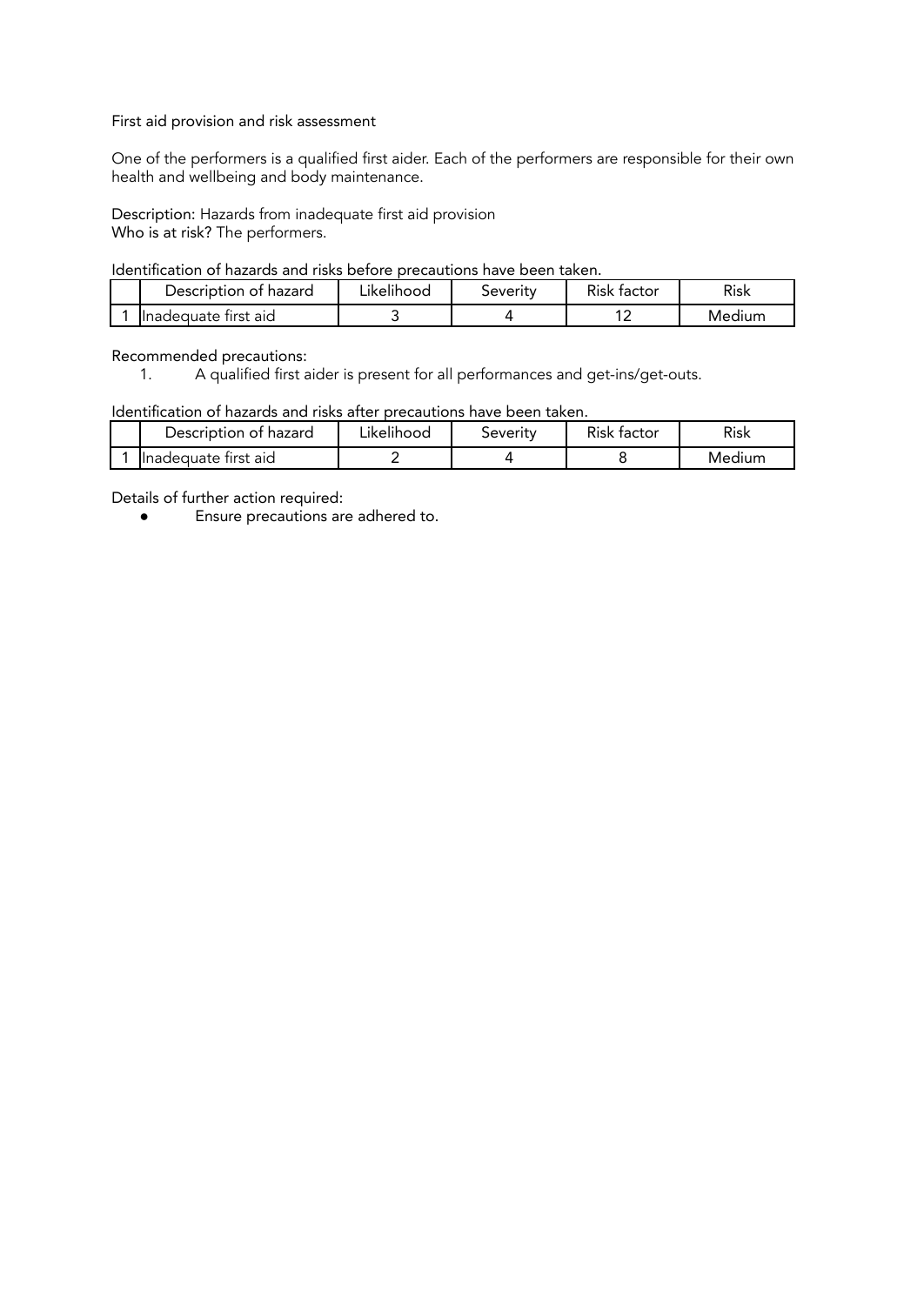## Working and Performing at Height Policy

We differentiate working at height (erecting big top, rigging circus equipment, rigging lights/sound) and performing at height. However we are committed to following the general principles and approach of the Work at Height Regulations (as amended) 2005.

1. Risk assessments

A risk assessment should be carried out for work at height activities adopting the height hierarchical approach of Avoidance, Prevention and Mitigation.

Avoidance – Every effort should first be made to avoid work at height by exploring other means to perform the tasks

Prevention of falls – Where avoiding work at height is not reasonably practicable, suitable measures should be taken to prevent workers and equipment falling, e.g. work platforms with handrails.

Mitigation – In the event that the risk of falling still exists, steps should be taken to minimise the distance and consequence of the fall. Where no other safer means are reasonably practicable, e.g. collective fall protection, fall arrest PPE should be selected as a last resort.

2. Access, egress and places of work

Adequate platforms and access routes should be provided where necessary. Where there is still a risk of falling, fall arrest PPE should be utilised.

Ladders should only be used where no other reasonably practicable means is suitable. They must be stable, secure and strong enough to support the required loads. They should be either secured to a sound structure or footed by a second person if necessary. Where work at height entails climbing and working directly on frames and structures they should be stable, secure and strong enough to support the required loads. Fall protection equipment should be provided, if necessary, including PPE. Carrying objects and tools should be minimised and consideration given to the use of lanyards.

It is the responsibility of the company safety officer to ensure that these policies are adhered to.

3. Danger areas

Where there is a risk of objects or personnel falling from a height it is the responsibility of both the company producer and the chief rigger to ensure exclusion zones should be established below and hard should be worn .

- 4. Selection of work equipment It is the responsibility of the rigger to ensure that all work equipment used for working at heights must satisfy all relevant safety requirements.
- 5. Assessment of personnel

The company producer should assess all staff working at height, including levels of fitness, competence and health conditions, which may endanger them or other persons while working at height.

- 6. Training and competence of personnel To work safely at height, it is essential that staff are adequately trained and deemed competent both in the use of all work equipment and in the work tasks. This requires continued supervision by both the company producer and the rigger to assess staff competence levels.
- 7. Inspection of workplace and conditions Inspections should be made of the workplace environment and prevailing conditions to determine whether working at height is safe. This should include weather conditions. This is the responsibility of both the company producer and the rigger.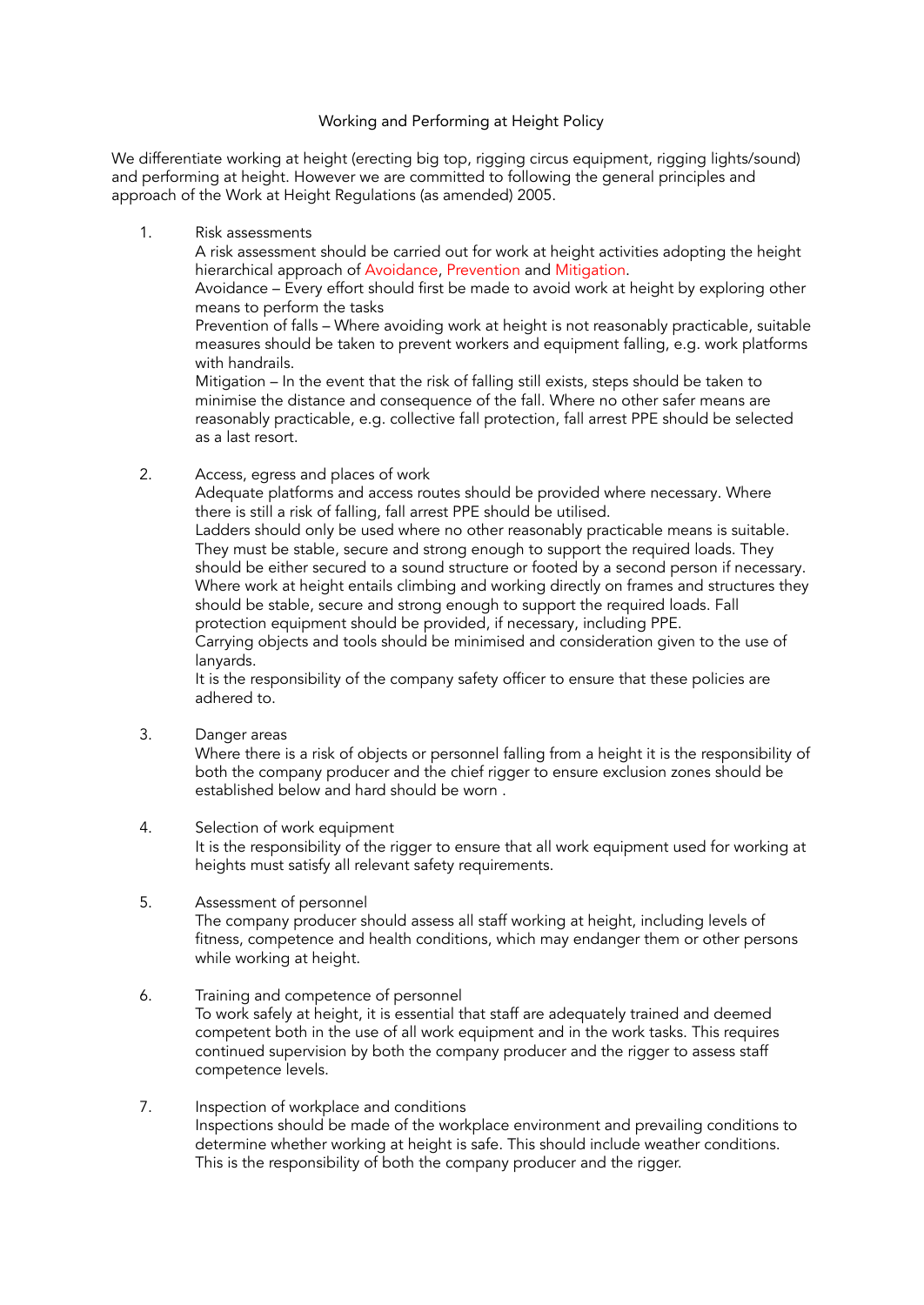8. Inspection of work equipment before use

All work equipment should be inspected before use by a competent person in accordance with the manufacturer's instructions. This is the responsibility of the chief rigger.

9. Management system

It is the responsibility of the producer to ensure that a management system is established to organise, plan and control all work at heights. The management system should assess risks, establish work procedures and retain records and documentation.

10. Work procedures

Work procedures should be established to ensure effective management and control of safe working at heights.

It is the responsibility of the producer and rigger to identify hazards and assess risks It is the responsibility of the rigger to select, procure and oversee the installation of work equipment

It is the responsibility of the rigger to identify and control work equipment It is the responsibility of the rigger to inspect, maintain and care for company work equipment (including PPE). It is also his/her responsibility to ensure all equipment is tested and certificated as necessary. The chief rigger is responsible for ensuring that individual performers are responsible for their own personal safety equipment. Equally it is the responsibility of everyone to ensure the safety of their own personal equipment.

It is the responsibility of the rigger to supervise specific working and performing at height activities.

It is the responsibility of the rigger to devise emergency rescue/evacuation plans for accidents at height. However, it is the responsibility of the company producer to ensure that these are known to the relevant members of the company and are effective.

## 11. Record keeping

It is the responsibility of the company producer to ensure that records and documentation be maintained and retained covering:

Risk assessments Work procedures Equipment certification and documentation Workplace inspection records Staff training and competence records

## 12. Personal Protective Equipment

All PPE must be approved by the rigger and where applicable conform to relevant EN standards

## 13. Performing at height

We are committed to following the general principles and approach of the Work at Height Regulations (as amended) 2005 for both performing and training at height. However, the nature of circus dictates that different safety procedures are adhered to.

Risk assessments are written for all activities. This is the responsibility of the company producer

Performers are trained and aware of all risks. It is the performer's responsibility to recognise their own limits. It is responsibility of the company producer to ensure performers work within their own limits

It is the responsibility of the rigger to ensure that necessary exclusion zones are established below performers.

It is the responsibility of the rigger to ensure all PPE and aerial equipment is fit for purpose.

It is the responsibility of the company producer to assess all staff working at height, including levels of fitness, competence and health conditions, which may endanger